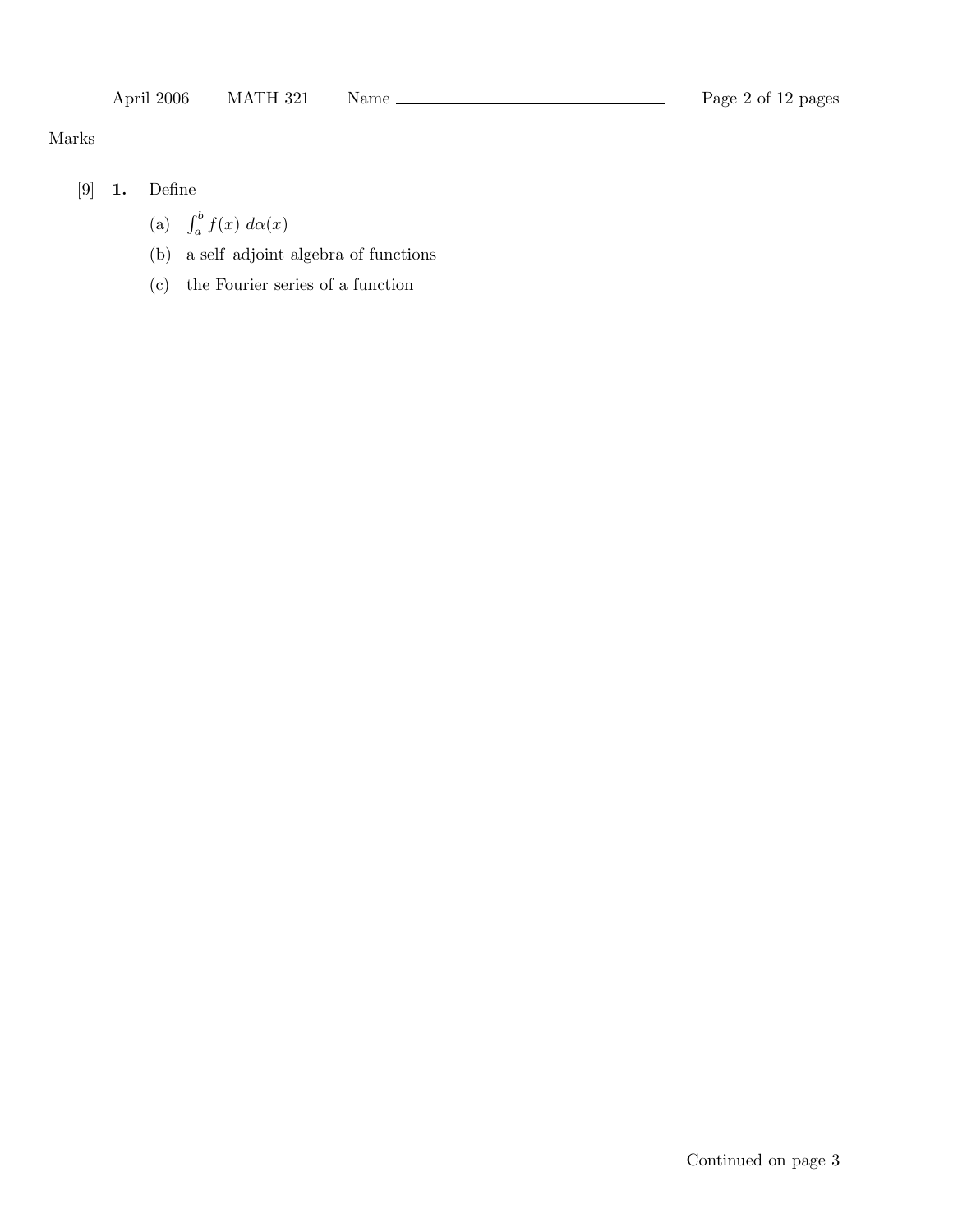- [16] 2. Give an example of each of the following, together with a brief explanation of your example. If an example does not exist, explain why not.
	- (a) A differentiable function which is not monotonic but whose derivative obeys  $|f'(x)| \geq 1$ .
	- (b) Two functions  $f, \alpha : [0, 1] \to \mathbb{R}$  with f continuous, but  $f \notin \mathcal{R}(\alpha)$  on  $[0, 1]$ .
	- (c) A continuous function  $f: (-1,1) \rightarrow \mathbb{R}$  that cannot be uniformly approximated by a polynomial.
	- (d) A monotonically decreasing sequence of functions  $f_n : [0,1] \to \mathbb{R}$  which converges pointwise, but not uniformly to zero.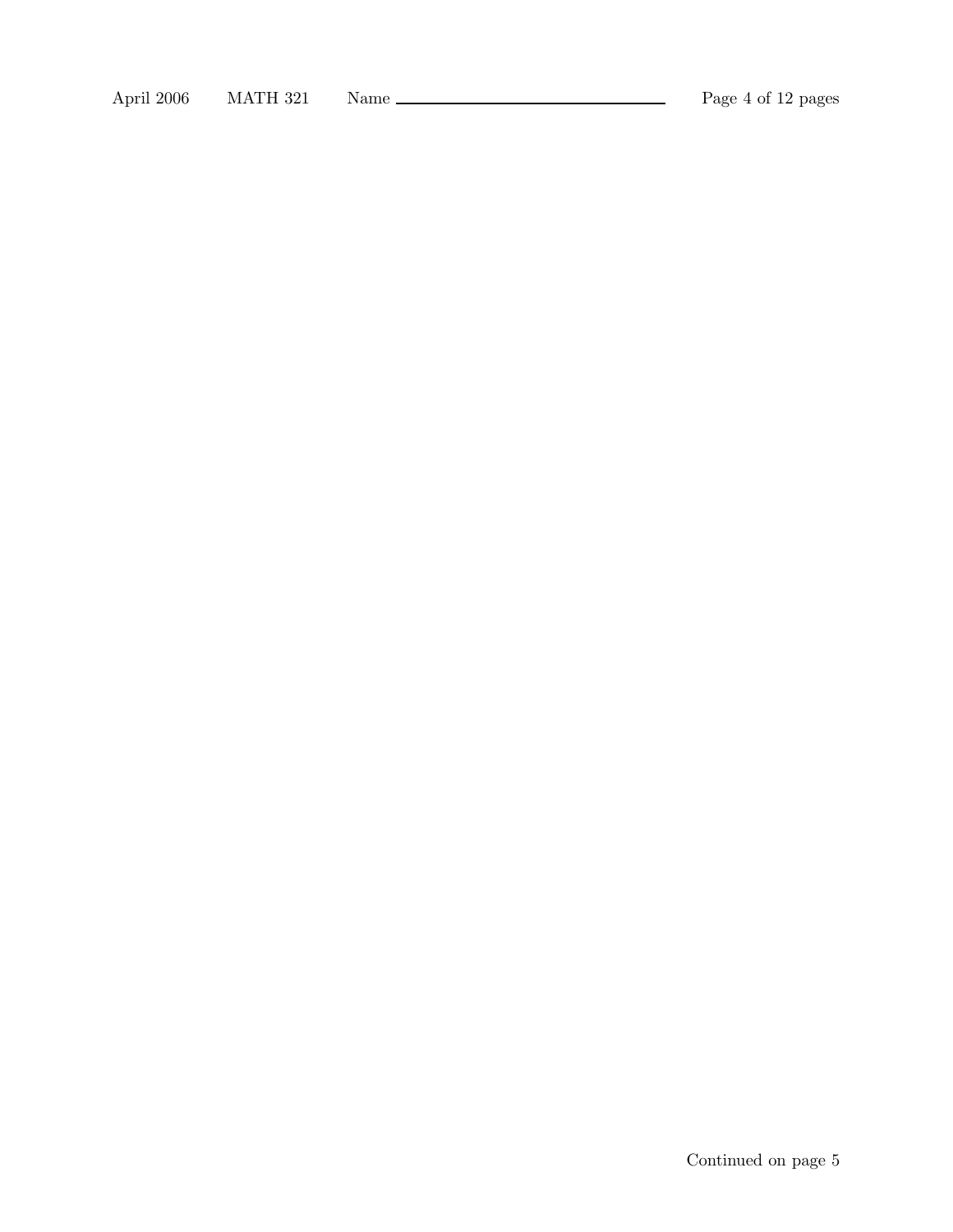[15] **3.** Let f be a continuous function on **R**. Suppose that  $f'(x)$  exists for all  $x \neq 0$  and that  $f'(x) \to 3$  as  $x \to 0$ . Does it follow that  $f'(0)$  exists? You must justify your conclusion.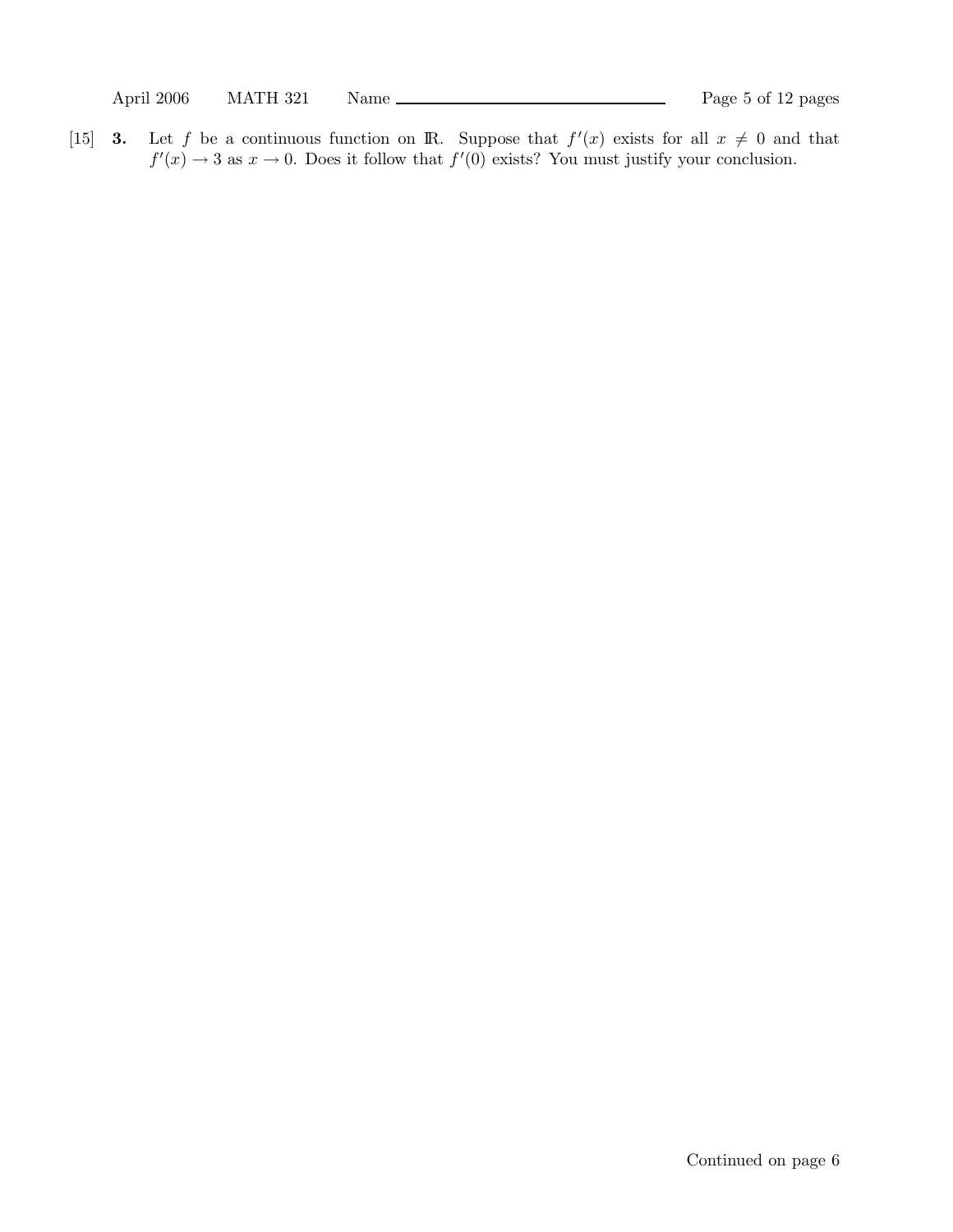April 2006 MATH 321 Name Page 6 of 12 pages

[15] 4. Suppose that the function  $f : [a, b] \to \mathbb{R}$  is differentiable and that there is a number D such that

$$
|f'(x)| \le D
$$

for all  $x \in [a, b]$  . Let  $P = \{x_0, x_1, \dots, x_n\}$  be a partition of  $[a, b]$ ,  $T = \{t_1, \dots, t_n\}$  be a choice for P and  $S(P,T,f) = \sum_{i=1}^{n} f(t_i)[x_i - x_{-1}]$  be the corresponding Riemann sum. Prove that

$$
\left| S(P, T, f) - \int_{a}^{b} f(x) \, dx \right| \le D \|P\| (b - a) \quad \text{where } \|P\| = \max_{1 \le i \le n} [x_i - x_{i-1}]
$$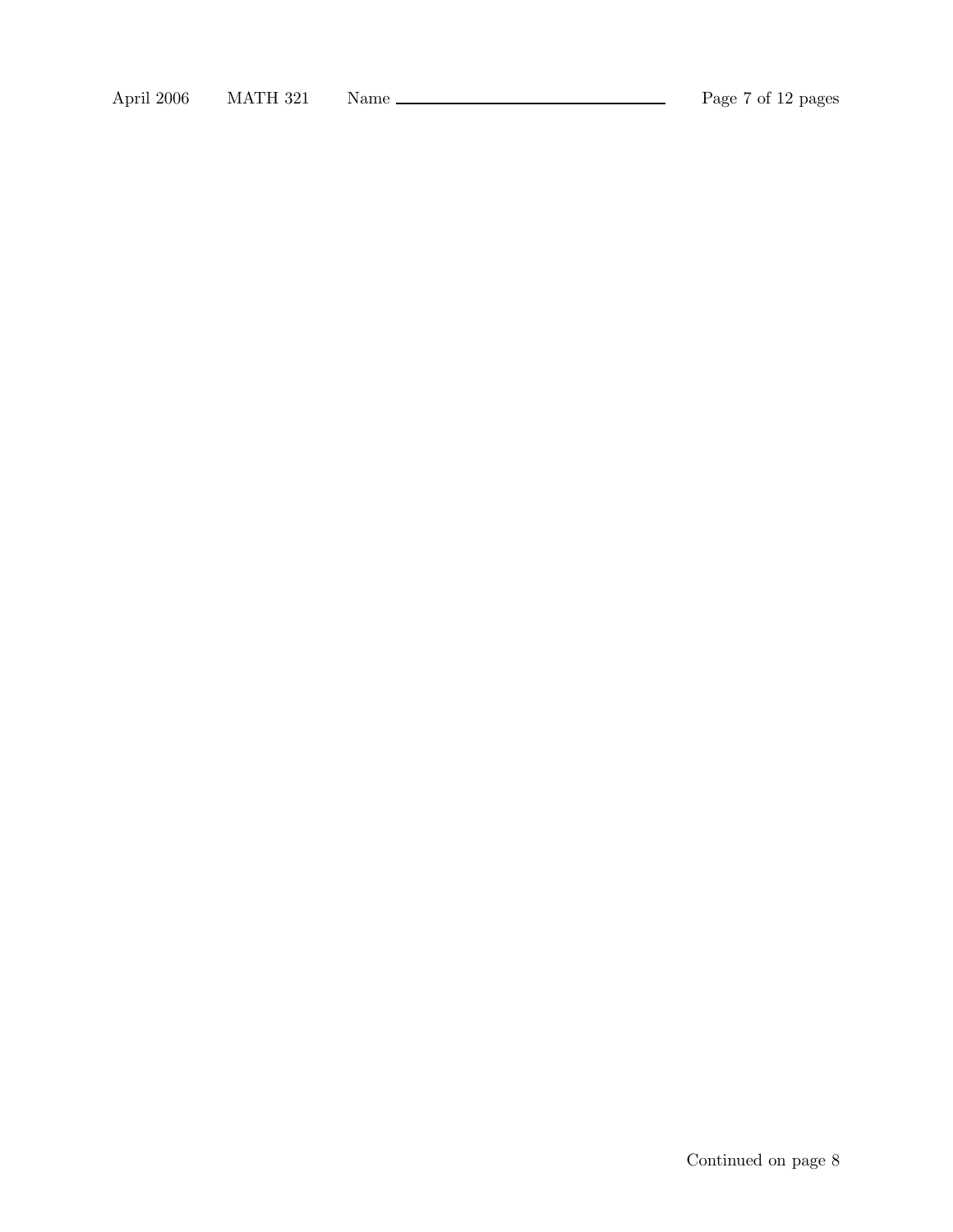[15] 5. Let  $\{f_n : [0,1] \to \mathbb{R}\}_{n \in \mathbb{N}}$  be a sequence of continuous functions that obey  $|f_n(y)| \leq 1$  for all  $n \in \mathbb{N}$  and all  $y \in [0,1]$ . Let  $T : [0,1] \times [0,1] \to \mathbb{R}$  be continuous and define, for each  $n \in \mathbb{N}$ ,

$$
g_n(x) = \int_0^1 T(x, y) f_n(y) dy
$$

Prove that the sequence  $\{g_n\}_{n\in\mathbb{N}}$  has a uniformly convergent subsequence.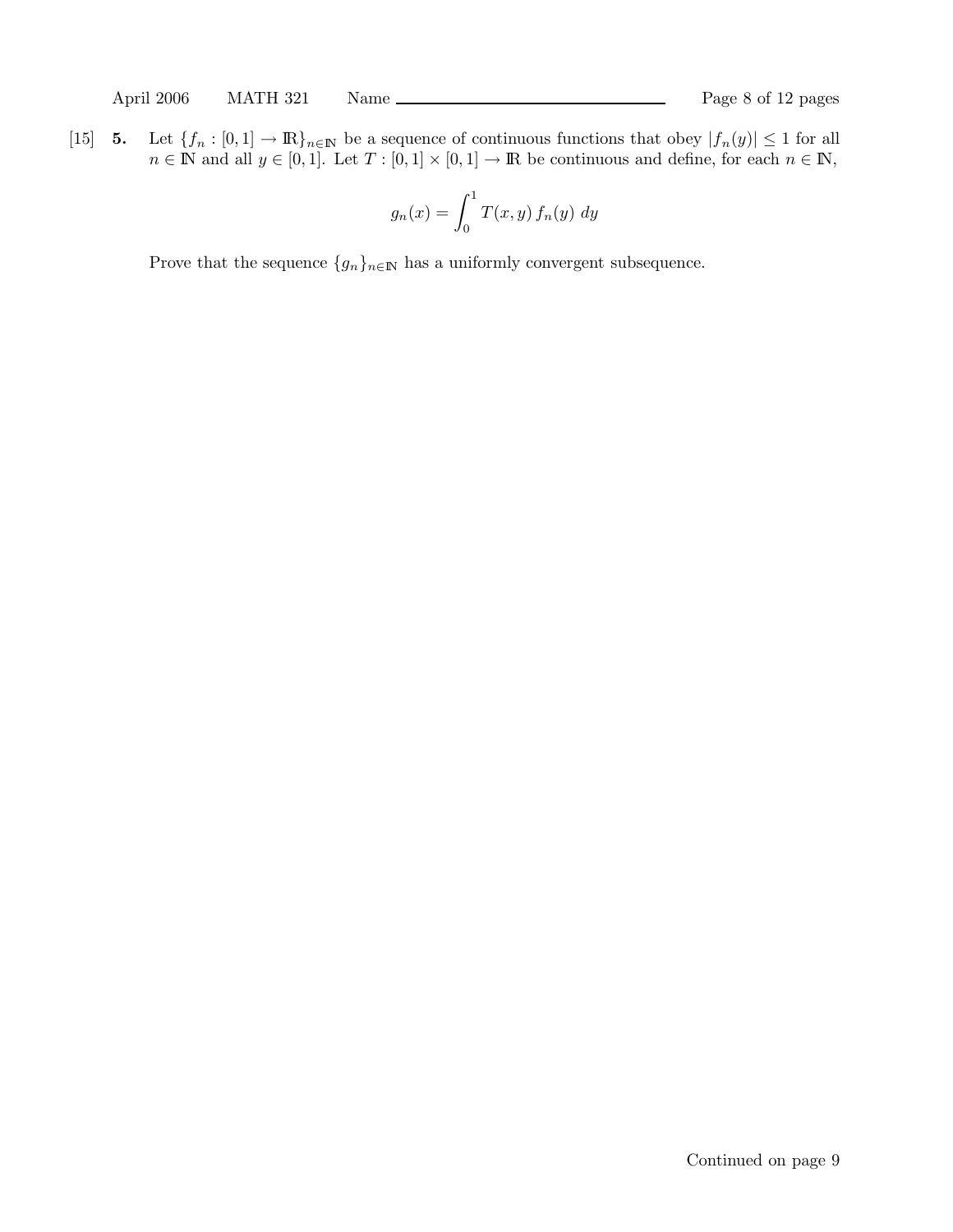[15] **6.** (a) Let  $H = \left\{ (x, y) \in \mathbb{R}^2 \mid x \ge 0, y \ge 0, x^2 + y^2 \le 1 \right\}$ . Prove that for any  $\varepsilon > 0$  and any continuous function  $f : H \to \mathbb{R}$  there exists a function  $g(x, y)$  of the form

$$
g(x,y) = \sum_{m=0}^{N} \sum_{n=0}^{N} a_{m,n} x^{2m} y^{2n} \qquad N \in \mathbb{Z}, N \ge 0, a_{m,n} \in \mathbb{R}
$$

such that

$$
\sup_{(x,y)\in H} |f(x,y) - g(x,y)| < \varepsilon
$$

(b) Does the result in (a) hold if H is replaced by the disk  $\{(x, y) \in \mathbb{R}^2 \mid x^2 + y^2 \le 1\}$ ?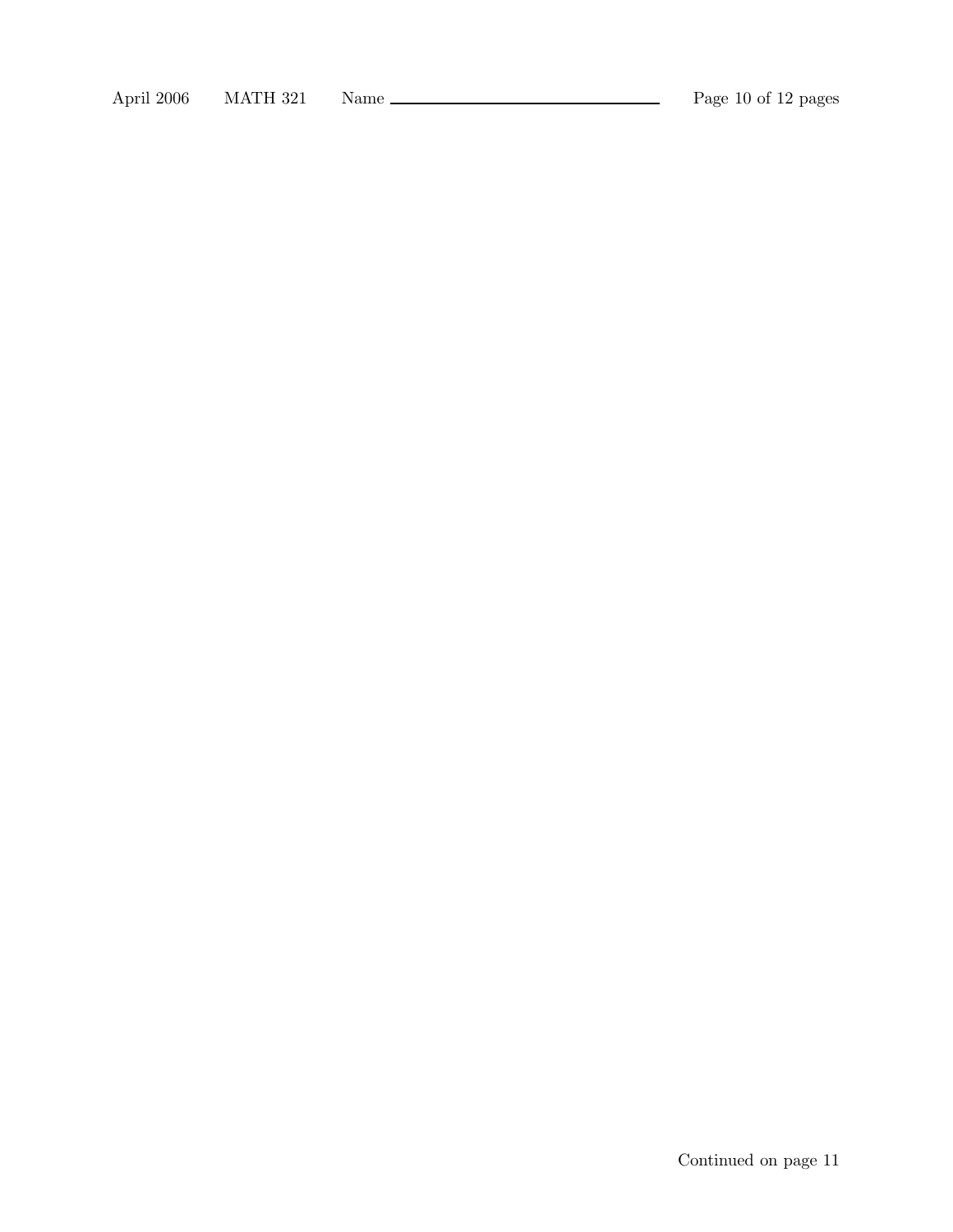$\left($ 

[15] 7. The Legendre polynomials  $P_n(x): [-1,1] \to \mathbb{R}$ ,  $n \in \mathbb{Z}$ ,  $n \ge 0$ , are polynomials obeying (i)  $P_n$  is of degree n with the coefficient of  $x^n$  strictly greater than zero and

ii) 
$$
\int_{-1}^{1} P_n(x) P_m(x) dx = \begin{cases} 0 & \text{if } n \neq m \\ \frac{2}{2n+1} & \text{if } n = m \end{cases}
$$

Let  $f: [-1,1] \to \mathbb{R}$  be continuous and set  $a_n = \frac{2n+1}{2}$  $\int_{2}^{\infty} \int_{-1}^{1} f(x) P_n(x) dx$ . Prove that

- (a)  $\sum_{n=0}^{\infty} \frac{2}{2n+1} |a_n|^2 \leq \int_{-1}^{1} f(x)^2 dx$  with equality if and only if  $\sum_{n=0}^{N} a_n P_n(x)$  converges to f in the mean as  $N \to \infty$ .
- (b)  $\sum_{n=0}^{\infty} a_n P_n(x)$  converges in the mean to  $f(x)$ .